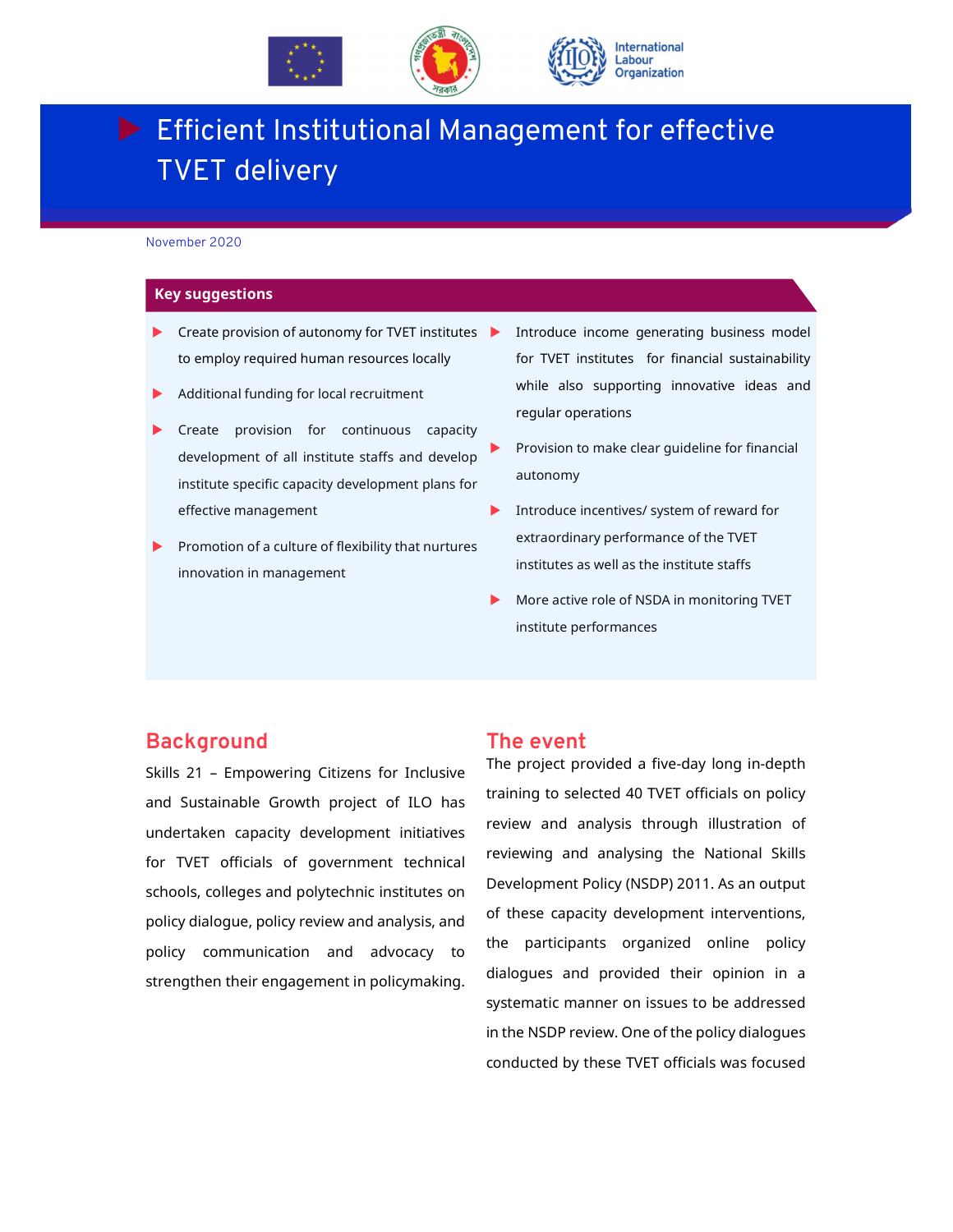on 'TVET institute management for skills development'.

### **The discussion**

The training on policy review and analysis brought up different issues relevant institutional management of TVET for skill Development. The participants highlighted varied issues to improve the institutional management. NSDP 2011 provides guidance for effective and flexible institutional management. However, the policy provision is yet to be implemented due to lack of initiative in this direction. The issues of concern discussed at the policy dialogue included centralised, irregular and inadequate recruitment of human resources for TVET institutes; lack of institute specific capacity building plan, lack of income generation provision and financial autonomy at institute level, lack of a culture of flexibility that nurtures innovation in management and incentive system to reward extraordinary performance of both TVET institutes and TVET officials.

Centralised, irregular and inadequate recruitment of human resources for TVET institutes was one of the significant issues identified in TVET institutional management. Participants mentioned that no large scale teacher recruitment took place since 2006 for technical posts in Polytechnics and TSCs due to centralized and complex recruitment rules. Consequently, there is a huge shortage of teachers in Polytechnics and TSCs. This issue needs to be addressed through resolving recruitment rules and regularising the recruitment processes. Participants opined that hiring locally part-time instructors, in addition to regular recruitment is required in parallel since regular recruitment process is extremely lengthy. Therefore, **Institutes has to be delegated with the administrative and financial authority to initiate local recruitment**. NSDP 2011 already has this provision; however it needs to be institutionalized through appropriate administrative actions so that the institutes utilise this provision in reality.

Apart from lacking in number, quality of TVET staff especially teachers at the institutes was raised as a concerning issue. Despite NSDP 2011 adopting the National Technical and Vocational Qualifications Framework (NTVQF), institutes lack trained teachers and equipment to implement NTVQF. **Continuous capacity development** programme for the managers, trainees and staff for smooth operation and improved quality of training was suggested to be introduced by the participants. For this purpose, **capacity development plan for specific institutions based on their functions** needs to be developed and implemented.

P**romotion of a culture of flexibility** can nurture innovation in management. Participants at the dialogue emphasized that the policy can pave the way for the instructors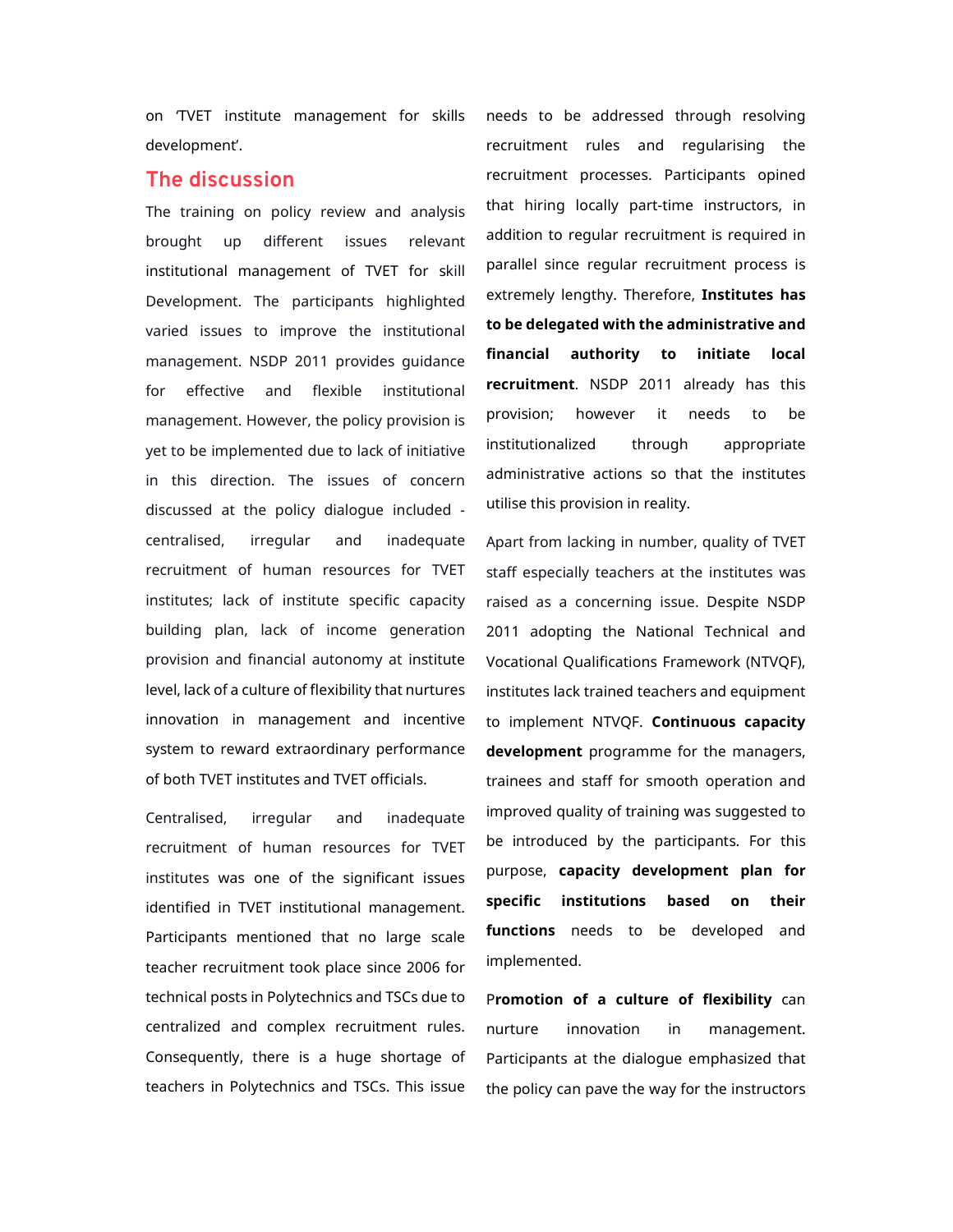to think out of the box in delivering effective training. Accommodating such thinking will require a certain amount of flexibility in terms of authority. This can increase the capacity of decision making and consequently promote effective operation of training institutions.

Practice of innovative management ideas require finance to support and implement it at the institute level initially. Deliberating on the potentials of the TVET institutes in terms of financial sustainability of the institutes, the revised NSDP should suggest the idea of **introducing income generating business model for TVET institutes.** This will serve threefold purposes of transforming students' theoretical knowledge into practical, help the local market grow while generating fund for regular operation and sustainability of TVET institutes.

Financial autonomy of TVET institutes can support the independent and more responsible operation of the institutes. The **extent and modality of financial autonomy has to be clearly mentioned in the NSDP** for clearer understanding, corresponding action as well as having audit clearance on part of the institutes**. The participants further** 

**emphasized on** capacity development of TVET officials for managing financial autonomy and improved monitoring of the institutes' performance.

Lack of an **active role of NSDA as the apex body in monitoring the activities and performances of TVET institutes** was raised as an issue of concern. One of the objectives of the formation of National Skills Development Authority (NSDA) was to guide and oversee the functions of TVET institute performances and NSDA needs to be more active in this role.

Introduction of **incentives to reward institutional performances of TVET institutes** along with rewarding outstanding individual performances could be a source of motivation for the TVET officials. Participants mentioned that the NSDP could include such provision of rewards for increasing the productivity and improve the performances of both individuals and institutes. Rewards could be in the form of declaration of the best performing institute or best performing individuals in different categories of performance that supports achievement of government's TVET reform targets.